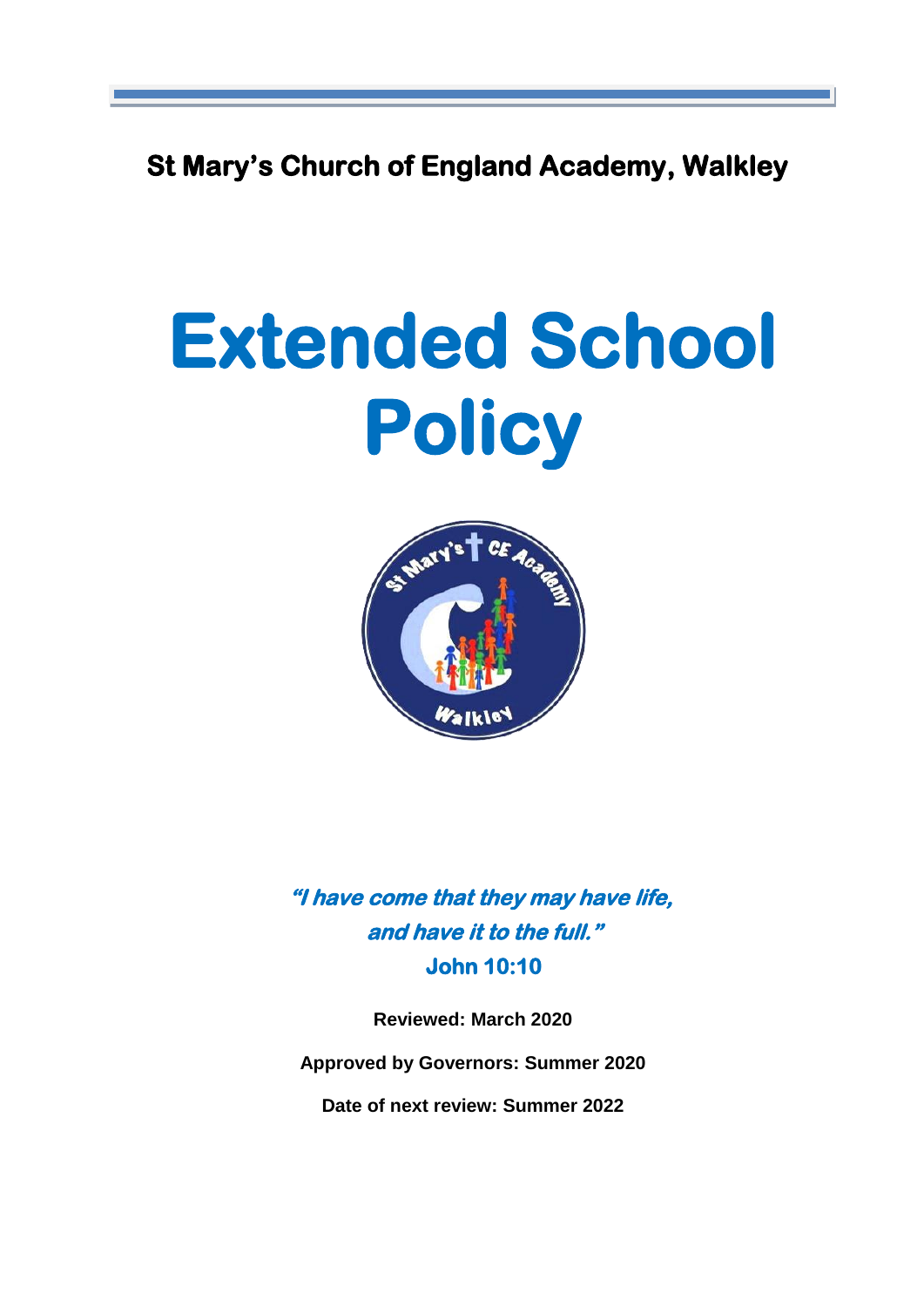# **Extended School Policy**

**St. Mary's CE Academy** 'Excellence through faith & learning'



At St Mary's, we aim to provide a caring environment where every child can thrive and is supported to achieve their unique & amazing potential as a child of God. As such, this means that we want our children to be happy & healthy and this includes both before as well as after school.

Extended schools encompass all activities which take place outside the normal school day. & includes the wider support that we can offer to children and parents at our school. Children who participate in extra activities can develop positive attitudes, gain enjoyment and build confidence and self-esteem.

### **Aims and Objectives:**

We aim to achieve the following through our extended schools' provision at our school; for all children to:

- $\checkmark$  be included and have access to clubs where they can develop personally, socially and learn new skills.
- $\checkmark$  participate and enjoy being part of a club of their choice.
- $\checkmark$  co-ordinate and provide 'free' clubs where possible.
- $\checkmark$  build relationships with other children and adults.
- $\checkmark$  use a variety of club deliverers from within school and externally.
- $\checkmark$  monitor how effective clubs are working.
- $\checkmark$  seek funding where possible to help children who are disadvantaged.
- $\checkmark$  seek alternative funding streams where necessary.
- $\checkmark$  for children with SEN to be supported where necessary.

# **Childcare and Varied Menu of Activities:**

At St Mary's, wraparound childcare for school aged children is provided by the school to support families from 7:30am to 8:40am and from 3:15pm to 5:45pm. We are open daily, in term time only. We are not open on Inset Days. Our Breakfast Club and After School Club are run on site by members of school staff to ensure that pupil's get the best possible care.

# **Charging:**

Lunchtime clubs and after school clubs are generally are free of charge. External providers charges may vary and payment is organised directly with them. The school makes every attempt to keep these costs to a minimum and makes no additional money from them. Breakfast Club and After School club charge a daily rate, which is kept at a minimum. We subsidise places for disadvantaged pupils in need of this facility.

# **Monitoring and Evaluation of Provision:**

To ensure good quality of the extended schools programme, regular feedback and monitoring is carried out in the following ways:

- $\checkmark$  Annual questionnaires with parent and pupils. Data from these questionnaires provide us with information to continue to improve our service.
- $\checkmark$  Termly feedback from internal and external deliverers on club sessions, learning, attendance and future programmes.
- $\checkmark$  Co-ordinator monitors the quality of club sessions, given feedback where necessary.
- $\checkmark$  Monitoring of data collected from surveys, feedback and numbers of children attending and across the school.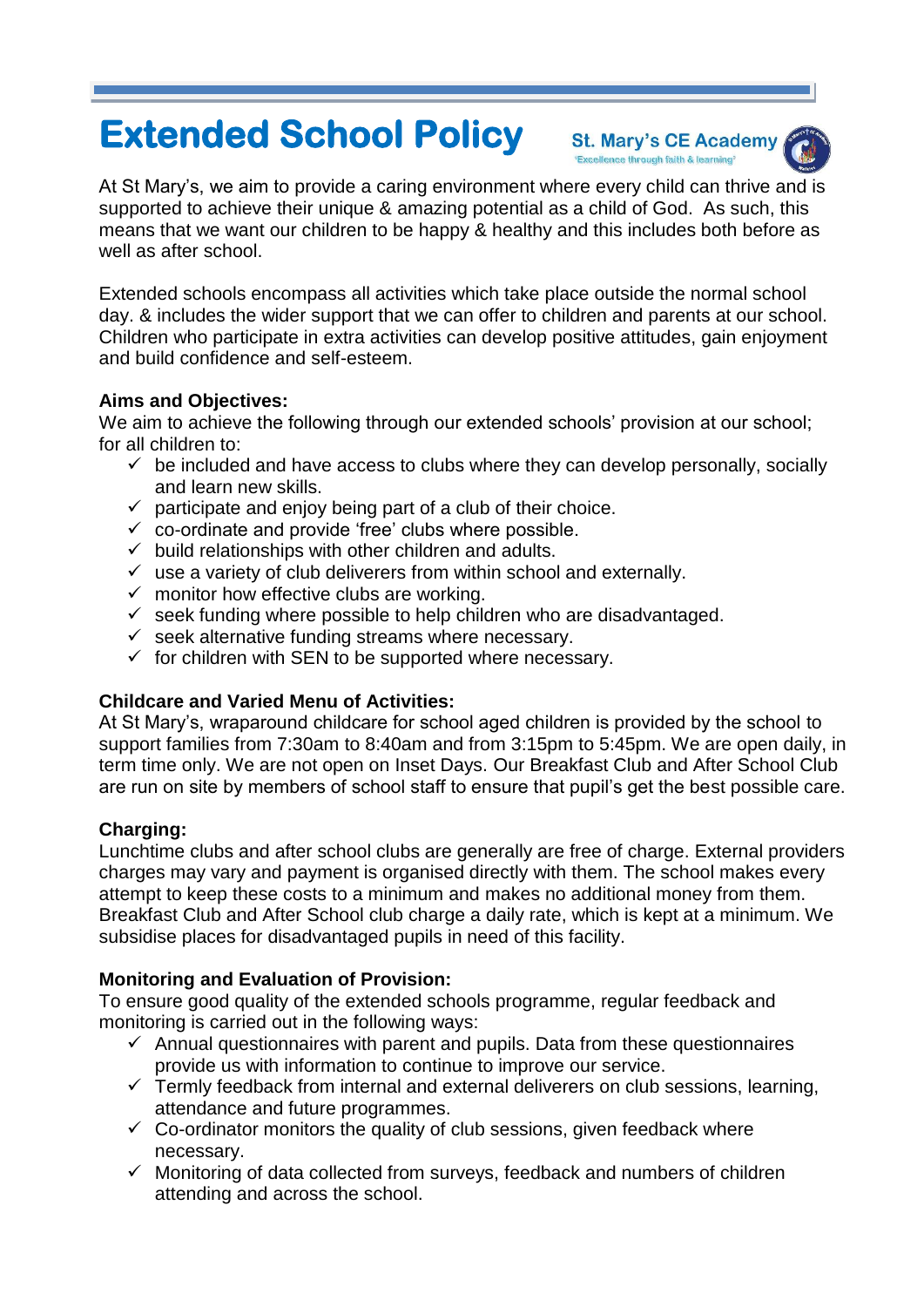$\checkmark$  Taking feedback from staff to evaluate progress of individual children and the sessions as a whole

#### **Safeguarding:**

Extended Schools safeguards and promotes the welfare of the children who participate in clubs. It is recognised that there is a legal and ethical duty to promote the well-being of children involved in clubs and take appropriate action where we have concerns. Extended Schools follows the procedure and policy of Safeguarding. (See Safeguarding policy). Both internal and external deliverers are made aware of who the designated officer for safeguarding is at our school.

#### **DBS Checks:**

Every deliverer has an up to date DBS check. A copy of all DBS checks is kept in school.

#### **Health and Safety:**

Extended Schools follow the Health and Safety procedures and work alongside the Health and Safety Policy that is in place. Where necessary, any health and safety issues that may occur during or in preparation of clubs are recorded and the appropriate measures are carried out.

#### **Premises:**

Areas of the school suitable for delivery of Extended Services and equipment will have updated as necessary.

#### **Risk Assessments and Health and Safety Checks:**

Where necessary, a rental/lettings agreement will be agreed upon between outside agencies and the school.

#### **Behaviour:**

Expectations are the same as during the school day. Clubs follow the behaviour guidelines as set in the school's behaviour policy. (see policy for details). In some cases, unacceptable behaviour during a club session can result in a child missing a session. Behaviour is monitored by both the co-ordinator and deliverer. Issues or incidents are fed back regularly. Parents are frequently informed of any behavioural incidents. Positive behaviour is promoted, role modelled and fed back to parents, governors and the school.

#### **Future:**

The future of extended schools is to continue a good and vibrant programme. The Senior Leadership Team always look to promote new initiatives, projects and ways in which to take the extended provision further and develop. Ideas and future projects are ongoing. Links with outside agencies, local schools and contacts help provide and enrich the programmes that we offer. Clubs which are popular sometimes continue for more than one term, otherwise we feel it is essential to rotate and where possible, introduce new clubs. The benefit for children at our school is that there is an opportunity to take part in clubs and other extended school projects. Children are also given chance to mix with other year groups as well as their own. Thorough data and monitoring it is important that all children at some stage during their time at the school are able to take part in the extended schools programme.

#### **Community Use:**